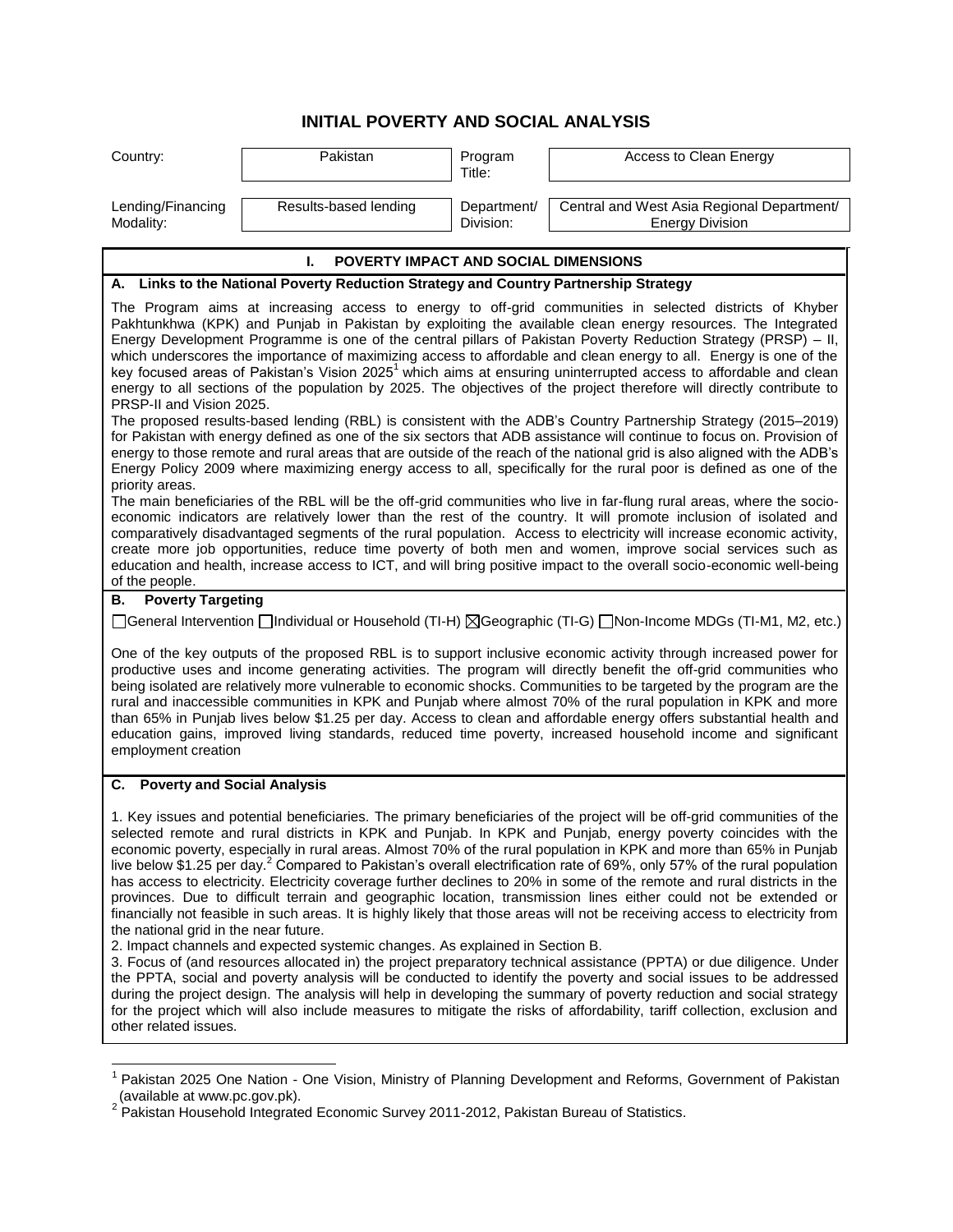| <b>GENDER AND DEVELOPMENT</b><br>Ш.<br>1. What are the key gender issues in the sector/subsector that are likely to be relevant to this program or program?<br>The proposed program will be implemented in the off-grid, rural and geographically less accessible communities of<br>the selected districts of KPK and Punjab. With rough terrain and low socio-economic indicators, these areas are<br>relatively more marginalized and gender disparities are more pronounced than the other parts of the country. Lack of<br>access to energy further increase the workload and household drudgery of women which may increase health risks.<br>Shorter hours of work increase women's time poverty and reduce their opportunity to engage in productive work.<br>Girls need not be withdrawn from school to help with household tasks. It will therefore have significant education and<br>health gains for women and have a positive impact on the women and girls socio-economic well-being.                                                                                                                                                                                                                                                                                                                                                                                                                                                                                                                                                                                                                                                                                                                                                                                                                                                                                                                                                                                                                                                                                                                                                                                        |  |  |  |
|------------------------------------------------------------------------------------------------------------------------------------------------------------------------------------------------------------------------------------------------------------------------------------------------------------------------------------------------------------------------------------------------------------------------------------------------------------------------------------------------------------------------------------------------------------------------------------------------------------------------------------------------------------------------------------------------------------------------------------------------------------------------------------------------------------------------------------------------------------------------------------------------------------------------------------------------------------------------------------------------------------------------------------------------------------------------------------------------------------------------------------------------------------------------------------------------------------------------------------------------------------------------------------------------------------------------------------------------------------------------------------------------------------------------------------------------------------------------------------------------------------------------------------------------------------------------------------------------------------------------------------------------------------------------------------------------------------------------------------------------------------------------------------------------------------------------------------------------------------------------------------------------------------------------------------------------------------------------------------------------------------------------------------------------------------------------------------------------------------------------------------------------------------------------------------------|--|--|--|
| 2. Does the proposed program have the potential to make a contribution to the promotion of gender equity and/or<br>empowerment of women by providing women's access to and use of opportunities, services, resources, assets, and<br>participation in decision making?<br>$\boxtimes$ Yes<br>$\Box$ No                                                                                                                                                                                                                                                                                                                                                                                                                                                                                                                                                                                                                                                                                                                                                                                                                                                                                                                                                                                                                                                                                                                                                                                                                                                                                                                                                                                                                                                                                                                                                                                                                                                                                                                                                                                                                                                                                   |  |  |  |
| 3. Could the proposed program have an adverse impact on women and/or girls or widen gender inequality?<br>$\boxtimes$ No<br>$\Box$ Yes<br>4. Indicate the intended gender mainstreaming category:<br>GEN (gender equity)<br>$\boxtimes$ EGM (effective gender mainstreaming)<br>SGE (some gender elements)<br>NGE (no gender elements)                                                                                                                                                                                                                                                                                                                                                                                                                                                                                                                                                                                                                                                                                                                                                                                                                                                                                                                                                                                                                                                                                                                                                                                                                                                                                                                                                                                                                                                                                                                                                                                                                                                                                                                                                                                                                                                   |  |  |  |
| Ш.<br><b>PARTICIPATION AND EMPOWERMENT</b>                                                                                                                                                                                                                                                                                                                                                                                                                                                                                                                                                                                                                                                                                                                                                                                                                                                                                                                                                                                                                                                                                                                                                                                                                                                                                                                                                                                                                                                                                                                                                                                                                                                                                                                                                                                                                                                                                                                                                                                                                                                                                                                                               |  |  |  |
| 1. Who are the main stakeholders of the program, including beneficiaries and negatively affected people? Identify<br>how they will participate in the program design.<br>The main stakeholders of the project will include the beneficiary households, governments of KPK and Punjab<br>province, private sector companies, communities (men and women) and civil society organizations (CSOs). All these<br>stakeholders will be engaged through a consultation process for the project design and implementation.<br>2. How can the program contribute (in a systemic way) to engaging and empowering stakeholders and beneficiaries,<br>particularly, the poor, vulnerable and excluded groups? What issues in the program design require participation of the<br>poor and excluded?<br>During the PPTA stage, the consultation and participation process will involve a stakeholder analysis followed by<br>subsequent consultations with various groups. It is planned to conduct community meetings and consultations with<br>local government, CSOs and private sector companies. A series of focus group discussions and consultation will be<br>undertaken with all stakeholders as part of poverty assessment, the socio-economic analysis, gender analysis and<br>program safeguards system assessment.<br>3. What are the key, active, and relevant civil society organizations (CSOs) in the program area? What is the level of<br>CSO participation in the program design?<br>$(M)$ $\Box$ Information generation and sharing (M) $\Box$ Consultation<br>$(L)$ $\Box$ Collaboration<br>$(L)$ $\Box$ Partnership<br>4. Are there issues during program design for which participation of the poor and excluded is important? What are<br>they and how will they be addressed? $\boxtimes$ Yes<br>∣ No<br>Participation of the poor and marginalized segments of the population will be required to ensure that measures are<br>undertaken to mitigate the risks of affordability and exclusion. Resources are allocated under the PPTA to conduct a<br>social and poverty analysis and identify the risks related to exclusion and ensuring the participation of CSOs, poor |  |  |  |
| and vulnerable communities.                                                                                                                                                                                                                                                                                                                                                                                                                                                                                                                                                                                                                                                                                                                                                                                                                                                                                                                                                                                                                                                                                                                                                                                                                                                                                                                                                                                                                                                                                                                                                                                                                                                                                                                                                                                                                                                                                                                                                                                                                                                                                                                                                              |  |  |  |
| IV.<br><b>SOCIAL SAFEGUARDS</b>                                                                                                                                                                                                                                                                                                                                                                                                                                                                                                                                                                                                                                                                                                                                                                                                                                                                                                                                                                                                                                                                                                                                                                                                                                                                                                                                                                                                                                                                                                                                                                                                                                                                                                                                                                                                                                                                                                                                                                                                                                                                                                                                                          |  |  |  |
| Involuntary Resettlement Category $\Box A \boxtimes B$<br>Α.<br>$\sqcup$ C<br>1. Does the program have the potential to involve involuntary land acquisition resulting in physical and economic<br>displacement? $\boxtimes$ Yes<br>T No<br>Generally, land required for the micro-hydropower plants in KP will be contributed by the beneficiary communities and<br>households as counterpart. All proposals will be screened for IR impacts and efforts will be made to locate these in<br>public or community lands. In Punjab, all sites for the solar panels will be within the existing school compounds.<br>Potential IR impacts will be further assessed in during the PPTA.<br>2. What actions are required to address involuntary resettlement as part of the PPTA or assessment process?<br>$\boxtimes$ Program safeguard system assessment and actions<br>None                                                                                                                                                                                                                                                                                                                                                                                                                                                                                                                                                                                                                                                                                                                                                                                                                                                                                                                                                                                                                                                                                                                                                                                                                                                                                                               |  |  |  |
|                                                                                                                                                                                                                                                                                                                                                                                                                                                                                                                                                                                                                                                                                                                                                                                                                                                                                                                                                                                                                                                                                                                                                                                                                                                                                                                                                                                                                                                                                                                                                                                                                                                                                                                                                                                                                                                                                                                                                                                                                                                                                                                                                                                          |  |  |  |
| $\boxtimes$ C<br>B. Indigenous Peoples Category $\Box A$<br>B<br>1. Does the proposed program have the potential to directly or indirectly affect the dignity, human rights, livelihood<br>$\boxtimes$ No<br>systems, or culture of indigenous peoples?<br>$\Box$ Yes                                                                                                                                                                                                                                                                                                                                                                                                                                                                                                                                                                                                                                                                                                                                                                                                                                                                                                                                                                                                                                                                                                                                                                                                                                                                                                                                                                                                                                                                                                                                                                                                                                                                                                                                                                                                                                                                                                                    |  |  |  |
| 2. Does it affect the territories or natural and cultural resources indigenous peoples own, use, occupy, or claim, as<br>their ancestral domain? D<br>$\boxtimes$ No<br>Yes                                                                                                                                                                                                                                                                                                                                                                                                                                                                                                                                                                                                                                                                                                                                                                                                                                                                                                                                                                                                                                                                                                                                                                                                                                                                                                                                                                                                                                                                                                                                                                                                                                                                                                                                                                                                                                                                                                                                                                                                              |  |  |  |